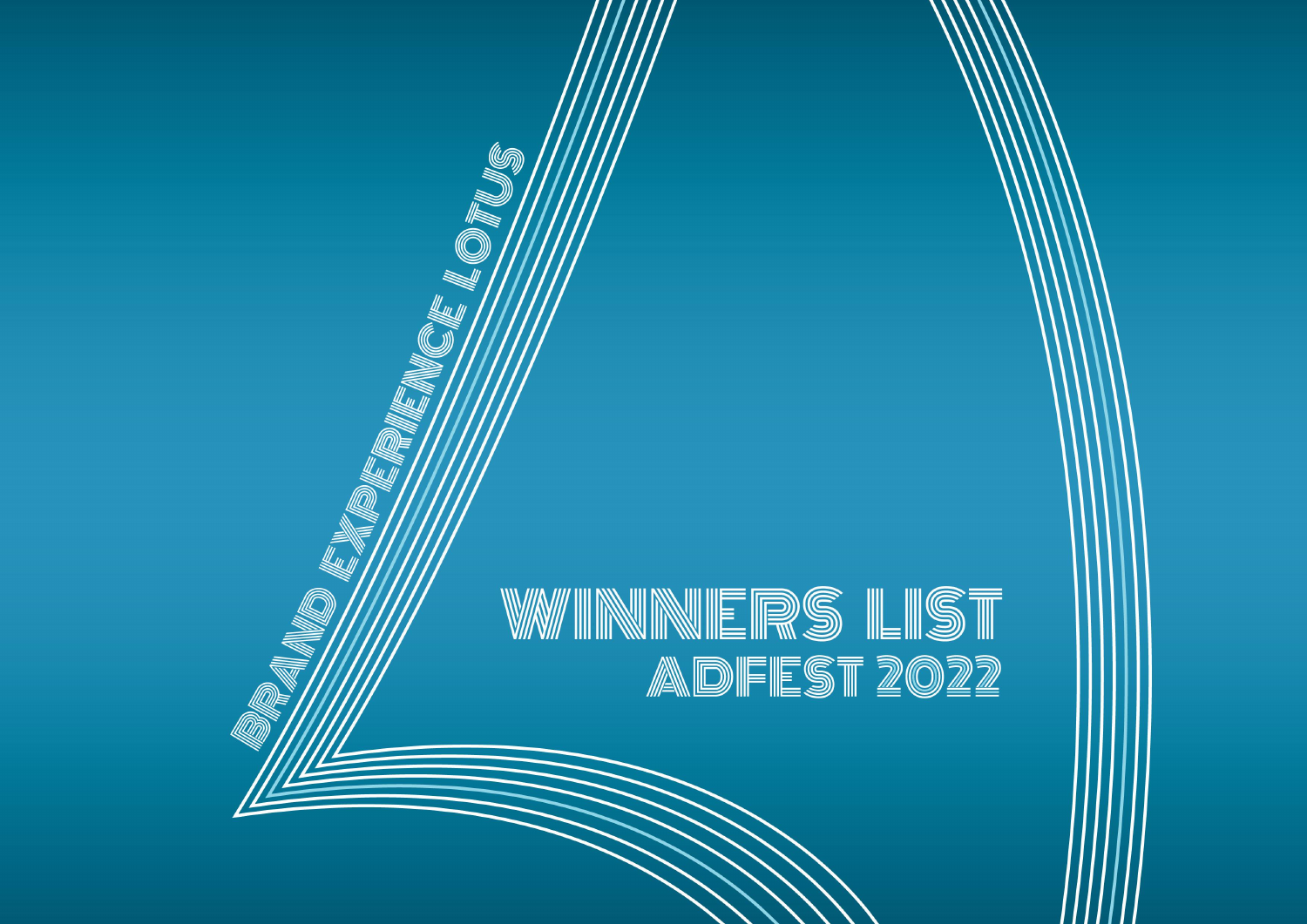

# **CATEGORY BE03: EXHIBITIONS AND INSTALLATIONS**

| CODE     | <b>TITLE</b>                   | <b>BRAND</b>                  | <b>AGENCY</b>                   | <b>COMPANY ENTERING</b>         | <b>AWARDS</b> |
|----------|--------------------------------|-------------------------------|---------------------------------|---------------------------------|---------------|
|          | <b>RIGHT THE RIDE:</b>         | COMMISSION ON HUMAN RIGHTS OF | WUNDERMAN THOMPSON PHILIPPINES. | WUNDERMAN THOMPSON PHILIPPINES. | <b>BRONZE</b> |
| BE03/003 | EPNEYS AGAINST MISOGYNY<br>JEF | <b>EPHILIPPINES</b><br>ITHE   | <b>MANILA</b>                   | <b>MANILA</b>                   |               |

#### **CATEGORY BE04: USE OF AMBIENT: SMALL SCALE**

| CODE     | TITLE                  | <b>BRAND</b>                      | <b>AGENCY</b>                 | <b>COMPANY ENTERING</b>       | <b>AWARDS</b> |
|----------|------------------------|-----------------------------------|-------------------------------|-------------------------------|---------------|
| BE04/009 | <b>DONATION DOLLAR</b> | . AUSTRALIAN MINT<br>ROYAL<br>THF | ISAATCHI & SAATCHI AUSTRALIA. | ISAATCHI & SAATCHI AUSTRALIA. | GOLD          |
|          |                        |                                   | MELBOURNE                     | MELBOURNE                     |               |

# **CATEGORY BE06: MERCHANDISING/IN-STORE EXPERIENCE**

| <b>CODE</b>                            | TITLE.   | <b>BRAND</b>       | <b>AGENCY</b>                | <b>COMPANY ENTERING</b>        | <b>AWARDS</b> |
|----------------------------------------|----------|--------------------|------------------------------|--------------------------------|---------------|
| BE06/009<br><b>I</b> SHELTER SIGNBOARD |          | MONGKUT FERTILIZER | WUNDERMAN THOMPSON THAILAND. | WUNDERMAN THOMPSON THAILAND.   | <b>SILVEF</b> |
|                                        |          |                    | <b>BANGKOK</b>               | <b>BANGKOK</b>                 |               |
| BE06/010                               | V-KEBAYA | LIBRESSE           | MUMA MALAYSIA, KUALA LUMPUR  | MUMA MALAYSIA. KUALA LUMPUR    | <b>SILVER</b> |
| BE06/001                               | EATQUAL  | MCDONALD'S         | DDB MUDRA GROUP, MUMBAI      | <b>DDB MUDRA GROUP, MUMBAL</b> | <b>BRONZE</b> |

# **CATEGORY BE07: LAUNCH/RE-LAUNCH**

| <b>CODE</b> | <b>TITLE</b>         | <b>BRAND</b>      | <b>AGENCY</b>                    | <b>COMPANY ENTERING</b>          | <b>AWARDS</b> |
|-------------|----------------------|-------------------|----------------------------------|----------------------------------|---------------|
| BE07/009    | E HOUSE TO SAVE MANY | SUNCORP INSURANCE | LEO BURNETT AUSTRALIA, MELBOURNE | LEO BURNETT AUSTRALIA, MELBOURNE | GOLD          |
| BE07/001    | EATQUAL              | MCDONALD'S        | <b>DDB MUDRA GROUP, MUMBAI</b>   | DDB MUDRA GROUP, MUMBAI          | BRONZE        |

# **CATEGORY BE08: USE OF COMPETITIONS & PROMOTIONAL GAMES**

| CODE     | <b>TITLE</b>                                 | <b>BRAND</b>                     | <b>AGENCY</b>                         | <b>COMPANY ENTERING</b>                              | <b>AWARDS</b> |
|----------|----------------------------------------------|----------------------------------|---------------------------------------|------------------------------------------------------|---------------|
| BE08/003 | 171101<br><b>21KM</b><br>NGE<br>K MARATHUN . | <b>MPPING</b><br>24H SHUI<br>. . | $T \wedge T$<br>aiwan<br>`AIFE<br>ADM | <b>TAIPE</b><br>11AIA<br><b>TAIWAN</b><br><b>ADK</b> | <b>BRONZI</b> |

#### **CATEGORY BE09: SPONSORSHIP & BRAND PARTNERSHIP**

| CODE     | <b>TITLE</b>          | <b>BRAND</b>                                 | <b>AGENCY</b>                  | <b>COMPANY ENTERING</b>        | <b>AWARDS</b>   |
|----------|-----------------------|----------------------------------------------|--------------------------------|--------------------------------|-----------------|
| BE09/002 | <b>SLOW ROAD</b>      | <b>SLOW ROAD</b>                             | CHEIL WORLDWIDE, SEOUL         | CHEIL WORLDWIDE, SEOUL         | GOLD            |
| BE09/003 | HOME SWEET HOME EP. 2 | TOURISM AUTHORITY OF THAILAND X<br>YGGDRAZIL | OGILVY GROUP THAILAND, BANGKOK | OGILVY GROUP THAILAND, BANGKOK | <b>SILVER</b>   |
| BE09/005 | #PRIDEHAIR            | PANTENE                                      | GREY TOKYO, TOKYO              | <b>IGREY TOKYO, TOKYO</b>      | <b>FINALIST</b> |